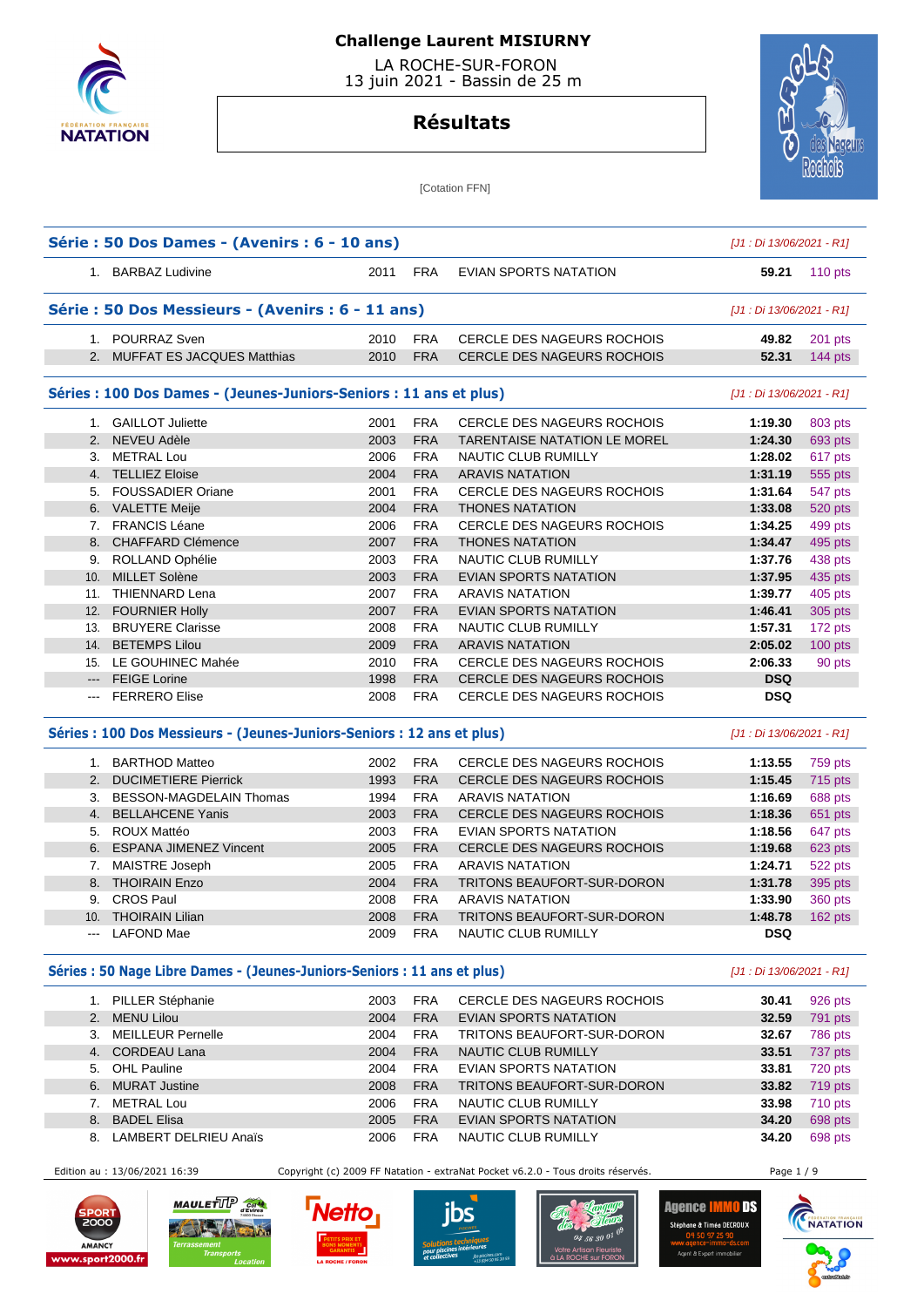

 LA ROCHE-SUR-FORON 13 juin 2021 - Bassin de 25 m

# **Résultats**



### **(Suite) Séries : 50 Nage Libre Dames - (Jeunes-Juniors-Seniors : 11 ans et plus)** [J1 : Di 13/06/2021 - R1]

|               | 10. REFFET Fantine         | 2005 | <b>FRA</b> | <b>TRITONS BEAUFORT-SUR-DORON</b>   | 34.32          | 691 pts |
|---------------|----------------------------|------|------------|-------------------------------------|----------------|---------|
|               | 11. NEVEU Adèle            | 2003 | <b>FRA</b> | <b>TARENTAISE NATATION LE MOREL</b> | 34.39          | 687 pts |
| 12.           | <b>DUMAS Camille</b>       | 2007 | <b>FRA</b> | CERCLE DES NAGEURS ROCHOIS          | 34.55          | 679 pts |
|               | 13. FEIGE Lorine           | 1998 | <b>FRA</b> | CERCLE DES NAGEURS ROCHOIS          | 34.89          | 660 pts |
|               | 14. TELLIEZ Eloise         | 2004 | <b>FRA</b> | <b>ARAVIS NATATION</b>              | 35.39          | 633 pts |
| 15.           | <b>GAUCHÉ Charlotte</b>    | 2003 | <b>FRA</b> | CERCLE DES NAGEURS ROCHOIS          | 35.85          | 609 pts |
|               | 16. CHAFFARD Clémence      | 2007 | <b>FRA</b> | <b>THONES NATATION</b>              | 36.47          | 577 pts |
|               | 17. CLEMENTS Anna          | 2007 | <b>FRA</b> | CERCLE DES NAGEURS ROCHOIS          | 36.51          | 575 pts |
|               | 18. GAUTHIER Marion        | 2003 | <b>FRA</b> | EVIAN SPORTS NATATION               | 36.89          | 556 pts |
|               | 19. MERMILLOD-BLONDIN Evie | 2007 | <b>FRA</b> | <b>THONES NATATION</b>              | 37.17          | 542 pts |
|               | 20. HOUEL Adèle            | 2007 | <b>FRA</b> | CERCLE DES NAGEURS ROCHOIS          | 37.32          | 535 pts |
|               | 21. ROLLAND Ophélie        | 2003 | <b>FRA</b> | NAUTIC CLUB RUMILLY                 | 37.45          | 528 pts |
| 22.           | POURRAZ Anna               | 2008 | <b>FRA</b> | CERCLE DES NAGEURS ROCHOIS          | 37.77          | 513 pts |
|               | 23. CHAFFARD Mathilde      | 2010 | <b>FRA</b> | <b>THONES NATATION</b>              | 39.04          | 454 pts |
|               | 24. FILLOUX Caroline       | 1994 | <b>FRA</b> | CERCLE DES NAGEURS ROCHOIS          | 39.88          | 417 pts |
|               | 25. BARTIER Zélie          | 2008 | <b>FRA</b> | EVIAN SPORTS NATATION               | 40.07          | 409 pts |
|               | 26. JUGET Clémence         | 2009 | <b>FRA</b> | NAUTIC CLUB RUMILLY                 | 40.15          | 405 pts |
|               | 27. ALPHONSE Yoline        | 2008 | <b>FRA</b> | CERCLE DES NAGEURS ROCHOIS          | 40.93          | 373 pts |
|               | 28. TUPIN Candice          | 2008 | <b>FRA</b> | <b>EVIAN SPORTS NATATION</b>        | 41.73          | 341 pts |
| 29.           | <b>BRASIER Lisa</b>        | 2007 | <b>FRA</b> | <b>CERCLE DES NAGEURS ROCHOIS</b>   | 41.76          | 340 pts |
|               | 30. VENTER Ella            | 2009 | <b>FRA</b> | CERCLE DES NAGEURS ROCHOIS          | 41.80          | 338 pts |
|               | 31. BONNIER Amélie         | 2007 | <b>FRA</b> | <b>THONES NATATION</b>              | 41.98          | 331 pts |
|               | 32. MANGOT Cécile          | 2006 | <b>FRA</b> | CERCLE DES NAGEURS ROCHOIS          | 42.21          | 322 pts |
|               | 33. GIROD Justine          | 2009 | <b>FRA</b> | NAUTIC CLUB RUMILLY                 | 42.23          | 322 pts |
|               | 34. MOLLIERE Leane         | 2010 | <b>FRA</b> | TRITONS BEAUFORT-SUR-DORON          | 42.43          | 314 pts |
|               | 35. CUISSARD Maëlys        | 2007 | <b>FRA</b> | CERCLE DES NAGEURS ROCHOIS          | 42.73          | 303 pts |
| 36.           | LE GOUHINEC Mahée          | 2010 | <b>FRA</b> | <b>CERCLE DES NAGEURS ROCHOIS</b>   | 42.89          | 297 pts |
|               | 37. MAISTRE Jeanne         | 2009 | <b>FRA</b> | <b>ARAVIS NATATION</b>              | 42.97          | 294 pts |
|               | 38. FOURNIER Holly         | 2007 | <b>FRA</b> | EVIAN SPORTS NATATION               | 43.07          | 291 pts |
|               | 39. BETEMPS Lilou          | 2009 | <b>FRA</b> | <b>ARAVIS NATATION</b>              | 43.21          | 286 pts |
| 40.           | <b>RUBIN Lou</b>           | 2008 | <b>FRA</b> | NAUTIC CLUB RUMILLY                 | 43.31          | 282 pts |
|               | 41. PEILLEX Laura          | 2010 | <b>FRA</b> | EVIAN SPORTS NATATION               | 43.40          | 279 pts |
|               | 42. SAVA Angelina          | 1997 | <b>FRA</b> | <b>CERCLE DES NAGEURS ROCHOIS</b>   | 44.60          | 238 pts |
|               | 43. CUISSARD Eloïse        | 2009 | <b>FRA</b> | CERCLE DES NAGEURS ROCHOIS          | 44.72          | 234 pts |
|               | 44. LAMBERT DELRIEU Maëva  | 2009 | <b>FRA</b> | NAUTIC CLUB RUMILLY                 | 44.76          | 233 pts |
|               | 45. RIGOLIO Chiara         | 2008 | <b>FRA</b> | TRITONS BEAUFORT-SUR-DORON          | 45.20          | 219 pts |
| 46.           | <b>BRUYERE Clarisse</b>    | 2008 | <b>FRA</b> | NAUTIC CLUB RUMILLY                 | 46.20          | 189 pts |
|               | 47. GUIGUES Clea           | 2008 | <b>FRA</b> | TRITONS BEAUFORT-SUR-DORON          | 46.25          | 187 pts |
| 48.           | <b>PICHON Julie</b>        | 2010 | <b>FRA</b> | CERCLE DES NAGEURS ROCHOIS          | 46.54          | 179 pts |
|               | 49. BELLATON Inès          | 2009 | <b>FRA</b> | CERCLE DES NAGEURS ROCHOIS          | 47.13          | 163 pts |
|               | 50. FERRERO Elise          | 2008 | <b>FRA</b> | CERCLE DES NAGEURS ROCHOIS          | 50.61          | 82 pts  |
|               | 51. BELLATON Camille       | 2010 | <b>FRA</b> | CERCLE DES NAGEURS ROCHOIS          | 52.05          | 57 pts  |
| 52.           | <b>DESBIOLLES Alice</b>    | 2009 | <b>FRA</b> | CERCLE DES NAGEURS ROCHOIS          | 52.96          | 44 pts  |
|               | 53. DUTRUEL Zali           | 2010 | <b>FRA</b> | EVIAN SPORTS NATATION               | 55.77          | 13 pts  |
| 54.           | <b>COULAUD Clara</b>       | 2009 | <b>FRA</b> | CERCLE DES NAGEURS ROCHOIS          | 56.61          | 8 pts   |
| 55.           | MUSARD Margaux             | 2010 | <b>FRA</b> | NAUTIC CLUB RUMILLY                 | 58.08          | 1 pt    |
| 56.           | MOYNE-PICCARD Lily-Rose    | 2010 | <b>FRA</b> | CERCLE DES NAGEURS ROCHOIS          | 58.19          | 1 pt    |
|               | 57. GRENIER Maddy          | 2010 | <b>FRA</b> | <b>CERCLE DES NAGEURS ROCHOIS</b>   | 1:07.07        | 1 pt    |
| 58.           | <b>MAGNIN Manon</b>        | 2010 | <b>FRA</b> | NAUTIC CLUB RUMILLY                 | 1:25.49        | 1 pt    |
| $\frac{1}{2}$ | <b>FAVRE Carline</b>       | 2007 | <b>FRA</b> | <b>THONES NATATION</b>              | DNS dec        |         |
| $---$         | <b>FORESTIER Iona</b>      | 2005 | <b>FRA</b> | EVIAN SPORTS NATATION               | <b>DNS</b> dec |         |
| ---           | <b>MOTTIER Lison</b>       | 2007 | <b>FRA</b> | <b>THONES NATATION</b>              | <b>DNS</b> dec |         |

Edition au : 13/06/2021 16:39 Copyright (c) 2009 FF Natation - extraNat Pocket v6.2.0 - Tous droits réservés. Page 2 / 9











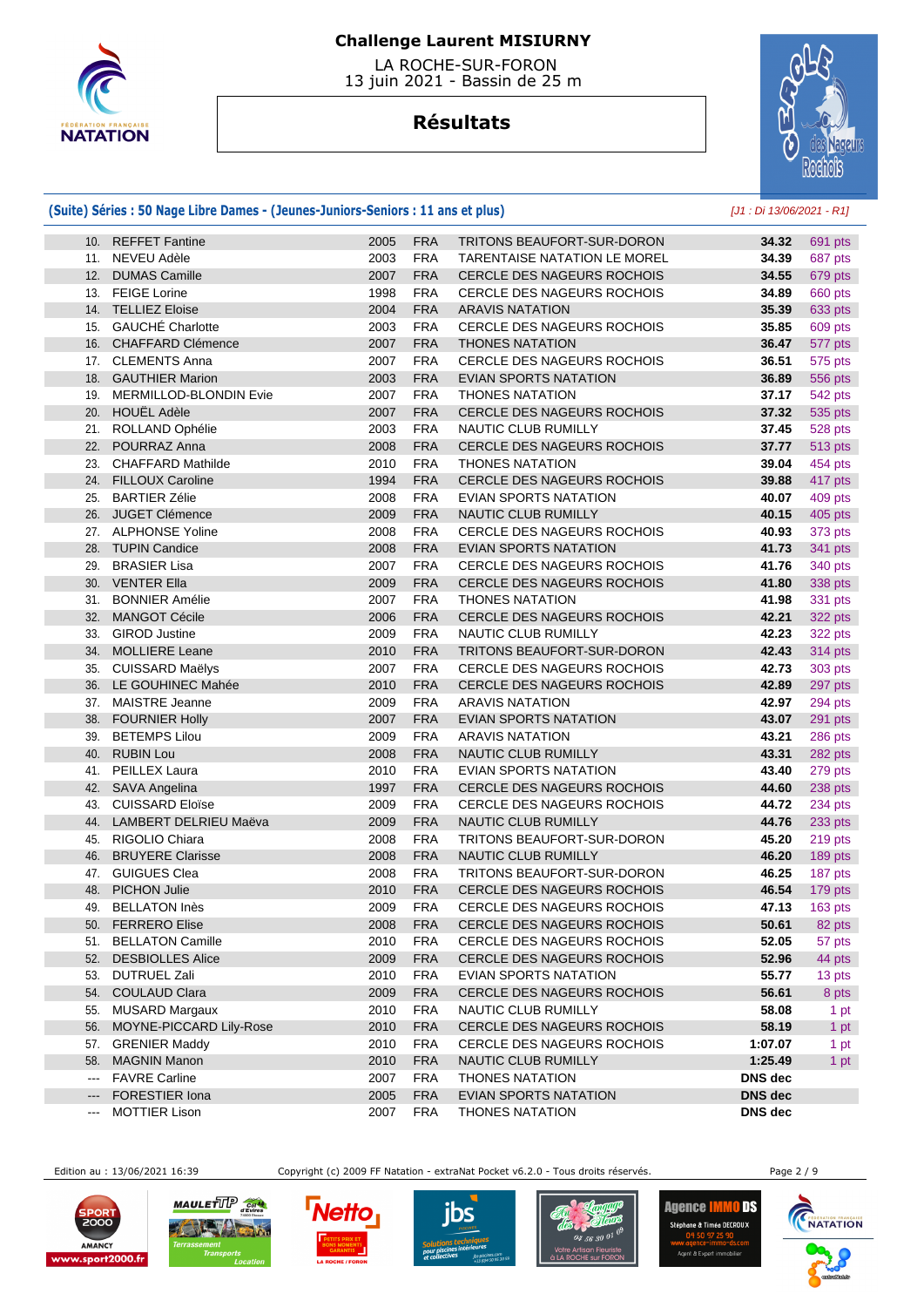

 LA ROCHE-SUR-FORON 13 juin 2021 - Bassin de 25 m

## **Résultats**



| Série : 50 Nage Libre Dames - (Avenirs : 6 - 10 ans) | $[J1:Di 13/06/2021 - R1]$                                                    |              |                          |                                                        |                           |                    |
|------------------------------------------------------|------------------------------------------------------------------------------|--------------|--------------------------|--------------------------------------------------------|---------------------------|--------------------|
|                                                      | 1. BARBAZ Ludivine                                                           | 2011         | <b>FRA</b>               | EVIAN SPORTS NATATION                                  | 46.29                     | 186 pts            |
|                                                      | Séries : 50 Nage Libre Messieurs - (Jeunes-Juniors-Seniors : 12 ans et plus) |              |                          |                                                        | [J1 : Di 13/06/2021 - R1] |                    |
|                                                      | 1. BEYLARD OZEROFF Matthieu                                                  | 2003         | <b>FRA</b>               | <b>CERCLE DES NAGEURS ROCHOIS</b>                      | 25.95                     | 1038 pts           |
|                                                      | 2. BARON Baptiste                                                            | 2003         | <b>FRA</b>               | <b>THONES NATATION</b>                                 | 26.21                     | 1021 pts           |
|                                                      | 3. FOUSSADIER Lancelin                                                       | 2003         | <b>FRA</b>               | CERCLE DES NAGEURS ROCHOIS                             | 26.24                     | 1019 pts           |
|                                                      | 4. COTTET-DUMOULIN Mathis                                                    | 2001         | <b>FRA</b>               | CN MORZINE                                             | 27.09                     | 964 pts            |
|                                                      | 5. MONET VIDONNE Roland                                                      | 2003         | <b>FRA</b>               | <b>CERCLE DES NAGEURS ROCHOIS</b>                      | 27.87                     | 914 pts            |
|                                                      | 6. GAIDIOZ Kevin                                                             | 1987         | <b>FRA</b>               | <b>THONES NATATION</b>                                 | 27.89                     | 913 pts            |
|                                                      | 7. MARULIER Etienne                                                          | 2003         | <b>FRA</b>               | EVIAN SPORTS NATATION                                  | 28.71                     | 862 pts            |
|                                                      | 8. DEROMA Gabriel                                                            | 2005         | <b>FRA</b>               | NAUTIC CLUB RUMILLY                                    | 28.79                     | 857 pts            |
|                                                      | 9. DUCIMETIERE Pierrick                                                      | 1993         | <b>FRA</b>               | <b>CERCLE DES NAGEURS ROCHOIS</b>                      | 28.98                     | 846 pts            |
|                                                      | 10. PIASCO Lucas                                                             | 2004         | <b>FRA</b>               | TARENTAISE NATATION LE MOREL                           | 29.15                     | 835 pts            |
|                                                      | 11. BARTHOD Matteo                                                           | 2002         | <b>FRA</b>               | <b>CERCLE DES NAGEURS ROCHOIS</b>                      | 29.50                     | 815 pts            |
|                                                      | 12. METRAL Robin                                                             | 2003         | <b>FRA</b>               | <b>NAUTIC CLUB RUMILLY</b>                             | 29.83                     | 795 pts            |
|                                                      | 13. BELLAHCENE Yanis                                                         | 2003         | <b>FRA</b>               | CERCLE DES NAGEURS ROCHOIS                             | 30.01                     | 785 pts            |
|                                                      | 14. THOIRAIN Enzo                                                            | 2004         | <b>FRA</b>               | TRITONS BEAUFORT-SUR-DORON                             | 30.07                     | 781 pts            |
|                                                      | 15. ROUX Mattéo                                                              | 2003         | <b>FRA</b>               | EVIAN SPORTS NATATION                                  | 30.90                     | 734 pts            |
|                                                      | 16. BLONDEAU Basile                                                          | 2006         | <b>FRA</b>               | <b>THONES NATATION</b>                                 | 30.94                     | 732 pts            |
|                                                      | 17. MOYNE PICARD Jules                                                       | 2006         | <b>FRA</b>               | <b>CERCLE DES NAGEURS ROCHOIS</b>                      | 31.20                     | 717 pts            |
| 18.                                                  | <b>BUISSON Noah</b>                                                          | 2002         | <b>FRA</b>               | CERCLE DES NAGEURS ROCHOIS                             | 31.47                     | 702 pts            |
|                                                      | 19. DIAS Nelson                                                              | 2004         | <b>FRA</b>               | CERCLE DES NAGEURS ROCHOIS                             | 31.52                     | 699 pts            |
|                                                      | 20. CHANTRAINE Benjamin                                                      | 2005         | <b>FRA</b>               | <b>THONES NATATION</b>                                 | 31.72                     | 688 pts            |
|                                                      | 21. MAISTRE Joseph                                                           | 2005         | <b>FRA</b>               | <b>ARAVIS NATATION</b>                                 | 32.06                     | 670 pts            |
|                                                      | 22. ESPANA JIMENEZ Vincent                                                   | 2005         | <b>FRA</b>               | CERCLE DES NAGEURS ROCHOIS                             | 32.18                     | 664 pts            |
|                                                      | 23. GOY Noah                                                                 | 2003         | <b>FRA</b>               | <b>THONES NATATION</b>                                 | 32.29                     | 658 pts            |
| 24.                                                  | <b>PICHON Antonin</b>                                                        | 2007         | <b>FRA</b>               | CERCLE DES NAGEURS ROCHOIS                             | 32.73                     | 635 pts            |
|                                                      | 25. RAZAFIMAHARO Achille                                                     | 2005         | <b>FRA</b>               | <b>TARENTAISE NATATION LE MOREL</b>                    | 32.76                     | 633 pts            |
|                                                      | 26. DAL MOLIN Baptiste                                                       | 2005         | <b>FRA</b>               | <b>CERCLE DES NAGEURS ROCHOIS</b>                      | 32.79                     | 631 pts            |
|                                                      | 27. GIROD Thibault                                                           | 2006         | <b>FRA</b>               | NAUTIC CLUB RUMILLY                                    | 32.90                     | 626 pts            |
|                                                      | 28. GUIGUES Noa                                                              | 2006         | <b>FRA</b>               | TRITONS BEAUFORT-SUR-DORON                             | 33.08                     | 616 pts            |
| 29.                                                  | <b>PICHON Clovis</b>                                                         | 1976         | <b>FRA</b>               | <b>CERCLE DES NAGEURS ROCHOIS</b>                      | 33.54                     | 593 pts            |
|                                                      | 30. GOY Lucas                                                                | 2005         | <b>FRA</b>               | <b>THONES NATATION</b>                                 | 33.90                     | 575 pts            |
|                                                      | 31. COULAUD Jules                                                            | 2007         | <b>FRA</b>               | CERCLE DES NAGEURS ROCHOIS                             | 34.02                     | 569 pts            |
|                                                      | 32. FOURNIER Patrick                                                         | 1960         | <b>FRA</b>               | <b>CERCLE DES NAGEURS ROCHOIS</b>                      | 34.18                     | 561 pts            |
|                                                      | 33. CHOMAT Leopold<br>34. MOLLIERE Evann                                     | 2006         | <b>FRA</b><br><b>FRA</b> | <b>CERCLE DES NAGEURS ROCHOIS</b>                      | 34.83                     | 530 pts            |
|                                                      |                                                                              | 2008         |                          | TRITONS BEAUFORT-SUR-DORON                             | 35.23                     | 511 pts            |
|                                                      | 35. CROS Paul<br>PAILLARDET Sacha                                            | 2008         | <b>FRA</b>               | <b>ARAVIS NATATION</b><br>TARENTAISE NATATION LE MOREL | 35.52                     | 497 pts            |
| 36.                                                  | <b>LOWMAN David</b>                                                          | 2006         | <b>FRA</b><br><b>FRA</b> | CERCLE DES NAGEURS ROCHOIS                             | 35.77<br>36.59            | 486 pts            |
| 37.<br>38.                                           | MANCEAU-BARON Bjorn                                                          | 2008<br>2009 | <b>FRA</b>               | <b>THONES NATATION</b>                                 | 36.81                     | 449 pts            |
| 39.                                                  | <b>BUILDER Simmy</b>                                                         | 2009         | GBR                      | <b>ARAVIS NATATION</b>                                 | 37.40                     | 439 pts<br>414 pts |
| 40.                                                  | <b>TISSOT Esteban</b>                                                        | 2007         | <b>FRA</b>               | <b>THONES NATATION</b>                                 | 37.57                     | 407 pts            |
| 41.                                                  | LAVERRIERE Théo                                                              | 2007         | <b>FRA</b>               | CERCLE DES NAGEURS ROCHOIS                             | 39.59                     | 327 pts            |
| 42.                                                  | <b>ELDER Maxwell</b>                                                         | 2009         | <b>GBR</b>               | <b>ARAVIS NATATION</b>                                 | 40.09                     | 308 pts            |
| 43.                                                  | <b>FRANCIS Titouan</b>                                                       | 2009         | <b>FRA</b>               | CERCLE DES NAGEURS ROCHOIS                             | 40.11                     | 307 pts            |
|                                                      | 44. THOIRAIN Lilian                                                          | 2008         | <b>FRA</b>               | TRITONS BEAUFORT-SUR-DORON                             | 40.22                     | 303 pts            |
| 45.                                                  | <b>JOSSELIN Victor</b>                                                       | 2008         | <b>FRA</b>               | CERCLE DES NAGEURS ROCHOIS                             | 40.28                     | 301 pts            |
| 46.                                                  | FERRERO Joseph                                                               | 2009         | <b>FRA</b>               | CERCLE DES NAGEURS ROCHOIS                             | 41.85                     | 247 pts            |
| 47.                                                  | MUSARD Hugo                                                                  | 2007         | <b>FRA</b>               | NAUTIC CLUB RUMILLY                                    | 42.81                     | 217 pts            |
| 48.                                                  | <b>LEVET Hyacinte</b>                                                        | 2009         | <b>FRA</b>               | CERCLE DES NAGEURS ROCHOIS                             | 43.28                     | 203 pts            |
| 49.                                                  | MÉTRAL Alexandre                                                             | 2009         | <b>FRA</b>               | CERCLE DES NAGEURS ROCHOIS                             | 43.40                     | 199 pts            |
| 50.                                                  | <b>BRUGERE Florian</b>                                                       | 2008         | <b>FRA</b>               | NAUTIC CLUB RUMILLY                                    | 44.11                     | 179 pts            |
|                                                      |                                                                              |              |                          |                                                        |                           |                    |

Edition au : 13/06/2021 16:39 Copyright (c) 2009 FF Natation - extraNat Pocket v6.2.0 - Tous droits réservés. Page 3 / 9











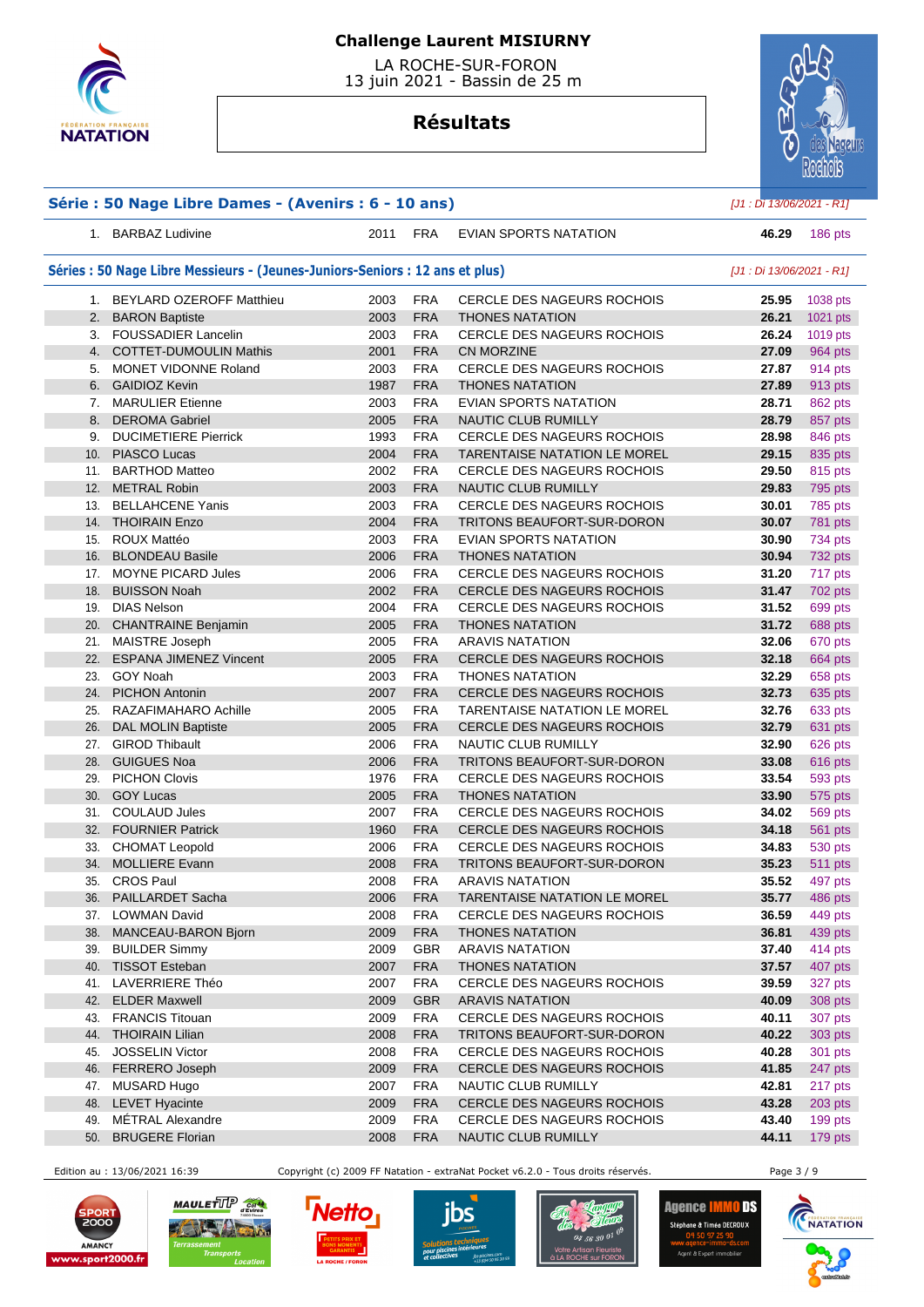

 LA ROCHE-SUR-FORON 13 juin 2021 - Bassin de 25 m

## **Résultats**



#### **(Suite) Séries : 50 Nage Libre Messieurs - (Jeunes-Juniors-Seniors : 12 ans et plus)** [J1 : Di 13/06/2021 - R1]

| 51.                                                                                            | <b>SCHALBURG Maximilien</b> | 2003 | <b>FRA</b> | EVIAN SPORTS NATATION               | 44.20          | 177 pts   |
|------------------------------------------------------------------------------------------------|-----------------------------|------|------------|-------------------------------------|----------------|-----------|
| 52.                                                                                            | <b>AUGUSTIN Eloy</b>        | 2008 | <b>FRA</b> | <b>CERCLE DES NAGEURS ROCHOIS</b>   | 44.27          | 175 pts   |
| 53.                                                                                            | NICOLESCU Albert            | 2009 | <b>ROU</b> | ARAVIS NATATION                     | 44.63          | $165$ pts |
| 54.                                                                                            | MAGNIN Léo                  | 2008 | <b>FRA</b> | NAUTIC CLUB RUMILLY                 | 47.53          | 97 pts    |
| 55.                                                                                            | MANGIN Léo                  | 2008 | <b>FRA</b> | CERCLE DES NAGEURS ROCHOIS          | 48.40          | 80 pts    |
| 56.                                                                                            | LAFOND Mae                  | 2009 | <b>FRA</b> | <b>NAUTIC CLUB RUMILLY</b>          | 55.61          | 2 pts     |
| $\cdots$                                                                                       | <b>LEMAITRE Thomas</b>      | 2007 | <b>FRA</b> | <b>CERCLE DES NAGEURS ROCHOIS</b>   | <b>DSQ</b>     |           |
| $---$                                                                                          | <b>NEVEU Eliott</b>         | 2005 | <b>FRA</b> | <b>TARENTAISE NATATION LE MOREL</b> | <b>DSQ</b>     |           |
| $\frac{1}{2} \left( \frac{1}{2} \right) \left( \frac{1}{2} \right) \left( \frac{1}{2} \right)$ | LE MOULNIER Theophile       | 2005 | <b>FRA</b> | CERCLE DES NAGEURS ROCHOIS          | <b>DNS</b> dec |           |
|                                                                                                |                             |      |            |                                     |                |           |

#### **Série : 50 Nage Libre Messieurs - (Avenirs : 6 - 11 ans)** [J1 : Di 13/06/2021 - R1]

| MUFFAT ES JACQUES Matthias | FRA<br>2010         | CERCLE DES NAGEURS ROCHOIS | $216$ pts<br>42.83 |
|----------------------------|---------------------|----------------------------|--------------------|
| POURRAZ Sven               | <b>FRA</b><br>2010. | CERCLE DES NAGEURS ROCHOIS | $194$ pts<br>43.59 |

#### Séries : 50 Nage Libre Dames - (Jeunes-Juniors-Seniors : 11 ans et plus) [J1 : Di 13/06/2021 - R1]

|                 | 1. PILLER Stéphanie          | 2003 | <b>FRA</b> | <b>CERCLE DES NAGEURS ROCHOIS</b> | 30.41 | 926 pts        |
|-----------------|------------------------------|------|------------|-----------------------------------|-------|----------------|
| 2.              | <b>MENU Lilou</b>            | 2004 | <b>FRA</b> | <b>EVIAN SPORTS NATATION</b>      | 32.59 | 791 pts        |
| 3.              | <b>MEILLEUR Pernelle</b>     | 2004 | <b>FRA</b> | <b>TRITONS BEAUFORT-SUR-DORON</b> | 32.67 | 786 pts        |
| 4.              | CORDEAU Lana                 | 2004 | <b>FRA</b> | <b>NAUTIC CLUB RUMILLY</b>        | 33.51 | 737 pts        |
| 5.              | <b>OHL Pauline</b>           | 2004 | <b>FRA</b> | <b>EVIAN SPORTS NATATION</b>      | 33.81 | 720 pts        |
| 6.              | <b>MURAT Justine</b>         | 2008 | <b>FRA</b> | TRITONS BEAUFORT-SUR-DORON        | 33.82 | 719 pts        |
| 7.              | <b>METRAL Lou</b>            | 2006 | <b>FRA</b> | <b>NAUTIC CLUB RUMILLY</b>        | 33.98 | 710 pts        |
| 8.              | <b>BADEL Elisa</b>           | 2005 | <b>FRA</b> | <b>EVIAN SPORTS NATATION</b>      | 34.20 | 698 pts        |
| 8.              | <b>LAMBERT DELRIEU Anaïs</b> | 2006 | <b>FRA</b> | NAUTIC CLUB RUMILLY               | 34.20 | 698 pts        |
| 10 <sub>1</sub> | <b>REFFET Fantine</b>        | 2005 | <b>FRA</b> | TRITONS BEAUFORT-SUR-DORON        | 34.32 | 691 pts        |
| 11.             | <b>NEVEU Adèle</b>           | 2003 | <b>FRA</b> | TARENTAISE NATATION LE MOREL      | 34.39 | 687 pts        |
| 12.             | <b>DUMAS Camille</b>         | 2007 | <b>FRA</b> | CERCLE DES NAGEURS ROCHOIS        | 34.55 | 679 pts        |
| 13.             | <b>FEIGE Lorine</b>          | 1998 | <b>FRA</b> | CERCLE DES NAGEURS ROCHOIS        | 34.89 | 660 pts        |
|                 | 14. TELLIEZ Eloise           | 2004 | <b>FRA</b> | <b>ARAVIS NATATION</b>            | 35.39 | 633 pts        |
| 15.             | GAUCHÉ Charlotte             | 2003 | <b>FRA</b> | <b>CERCLE DES NAGEURS ROCHOIS</b> | 35.85 | 609 pts        |
|                 | 16. CHAFFARD Clémence        | 2007 | <b>FRA</b> | <b>THONES NATATION</b>            | 36.47 | 577 pts        |
|                 | 17. CLEMENTS Anna            | 2007 | <b>FRA</b> | <b>CERCLE DES NAGEURS ROCHOIS</b> | 36.51 | 575 pts        |
|                 | 18. GAUTHIER Marion          | 2003 | <b>FRA</b> | <b>EVIAN SPORTS NATATION</b>      | 36.89 | <b>556 pts</b> |
| 19.             | MERMILLOD-BLONDIN Evie       | 2007 | <b>FRA</b> | <b>THONES NATATION</b>            | 37.17 | 542 pts        |
|                 | 20. HOUËL Adèle              | 2007 | <b>FRA</b> | <b>CERCLE DES NAGEURS ROCHOIS</b> | 37.32 | 535 pts        |
| 21.             | ROLLAND Ophélie              | 2003 | <b>FRA</b> | <b>NAUTIC CLUB RUMILLY</b>        | 37.45 | 528 pts        |
| 22.             | POURRAZ Anna                 | 2008 | <b>FRA</b> | <b>CERCLE DES NAGEURS ROCHOIS</b> | 37.77 | 513 pts        |
| 23.             | <b>CHAFFARD Mathilde</b>     | 2010 | <b>FRA</b> | <b>THONES NATATION</b>            | 39.04 | 454 pts        |
| 24.             | <b>FILLOUX Caroline</b>      | 1994 | <b>FRA</b> | CERCLE DES NAGEURS ROCHOIS        | 39.88 | 417 pts        |
| 25.             | <b>BARTIER Zélie</b>         | 2008 | <b>FRA</b> | <b>EVIAN SPORTS NATATION</b>      | 40.07 | 409 pts        |
| 26.             | <b>JUGET Clémence</b>        | 2009 | <b>FRA</b> | <b>NAUTIC CLUB RUMILLY</b>        | 40.15 | 405 pts        |
|                 | 27. ALPHONSE Yoline          | 2008 | <b>FRA</b> | <b>CERCLE DES NAGEURS ROCHOIS</b> | 40.93 | 373 pts        |
|                 | 28. TUPIN Candice            | 2008 | <b>FRA</b> | <b>EVIAN SPORTS NATATION</b>      | 41.73 | <b>341 pts</b> |
| 29.             | <b>BRASIER Lisa</b>          | 2007 | <b>FRA</b> | CERCLE DES NAGEURS ROCHOIS        | 41.76 | 340 pts        |
|                 | 30. VENTER Ella              | 2009 | <b>FRA</b> | <b>CERCLE DES NAGEURS ROCHOIS</b> | 41.80 | 338 pts        |
| 31.             | <b>BONNIER Amélie</b>        | 2007 | <b>FRA</b> | <b>THONES NATATION</b>            | 41.98 | 331 pts        |
| 32.             | <b>MANGOT Cécile</b>         | 2006 | <b>FRA</b> | <b>CERCLE DES NAGEURS ROCHOIS</b> | 42.21 | 322 pts        |
| 33.             | <b>GIROD Justine</b>         | 2009 | <b>FRA</b> | NAUTIC CLUB RUMILLY               | 42.23 | 322 pts        |
| 34.             | <b>MOLLIERE Leane</b>        | 2010 | <b>FRA</b> | <b>TRITONS BEAUFORT-SUR-DORON</b> | 42.43 | <b>314 pts</b> |
| 35.             | <b>CUISSARD Maëlys</b>       | 2007 | <b>FRA</b> | <b>CERCLE DES NAGEURS ROCHOIS</b> | 42.73 | 303 pts        |
|                 | 36. LE GOUHINEC Mahée        | 2010 | <b>FRA</b> | <b>CERCLE DES NAGEURS ROCHOIS</b> | 42.89 | 297 pts        |

 **Edition au : 13/06/2021 16:39 Copyright (c) 2009 FF Natation - extraNat Pocket v6.2.0 - Tous droits réservés. Page 4 / 9** 

 $str2000.6$ 









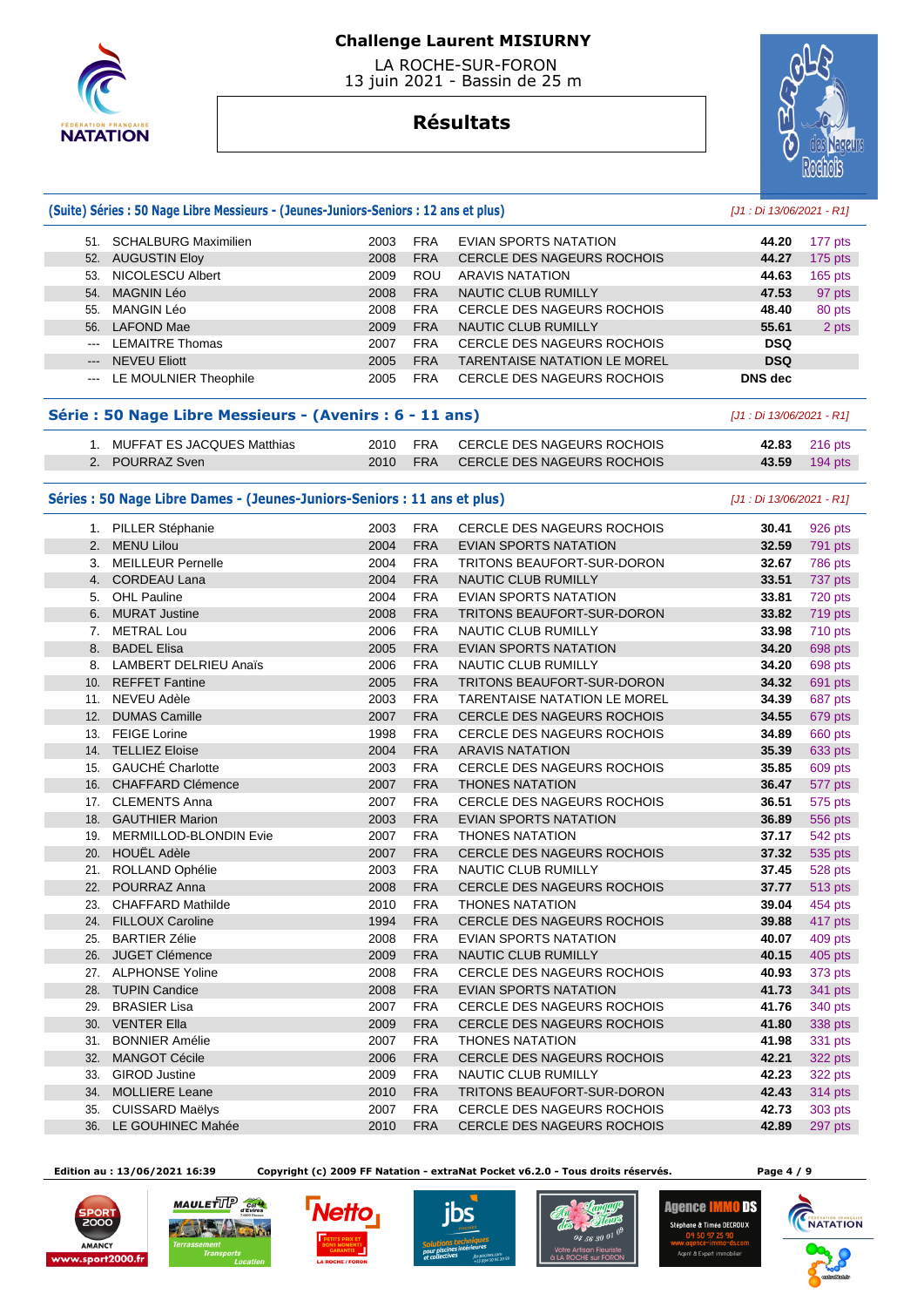

### **Challenge Laurent MISIURNY LA ROCHE-SUR-FORON**

 **13 juin 2021 - Bassin de 25 m** 

# **Résultats**



|          | (Suite) Séries : 50 Nage Libre Dames - (Jeunes-Juniors-Seniors : 11 ans et plus) |      |            |                                   |                |         |  |  |
|----------|----------------------------------------------------------------------------------|------|------------|-----------------------------------|----------------|---------|--|--|
| 37.      | <b>MAISTRE Jeanne</b>                                                            | 2009 | <b>FRA</b> | <b>ARAVIS NATATION</b>            | 42.97          | 294 pts |  |  |
| 38.      | <b>FOURNIER Holly</b>                                                            | 2007 | <b>FRA</b> | <b>EVIAN SPORTS NATATION</b>      | 43.07          | 291 pts |  |  |
| 39.      | <b>BETEMPS Lilou</b>                                                             | 2009 | <b>FRA</b> | <b>ARAVIS NATATION</b>            | 43.21          | 286 pts |  |  |
| 40.      | <b>RUBIN Lou</b>                                                                 | 2008 | <b>FRA</b> | <b>NAUTIC CLUB RUMILLY</b>        | 43.31          | 282 pts |  |  |
| 41.      | <b>PEILLEX Laura</b>                                                             | 2010 | <b>FRA</b> | <b>EVIAN SPORTS NATATION</b>      | 43.40          | 279 pts |  |  |
| 42.      | <b>SAVA Angelina</b>                                                             | 1997 | <b>FRA</b> | <b>CERCLE DES NAGEURS ROCHOIS</b> | 44.60          | 238 pts |  |  |
| 43.      | <b>CUISSARD Eloïse</b>                                                           | 2009 | <b>FRA</b> | <b>CERCLE DES NAGEURS ROCHOIS</b> | 44.72          | 234 pts |  |  |
| 44.      | LAMBERT DELRIEU Maëva                                                            | 2009 | <b>FRA</b> | NAUTIC CLUB RUMILLY               | 44.76          | 233 pts |  |  |
| 45.      | RIGOLIO Chiara                                                                   | 2008 | <b>FRA</b> | <b>TRITONS BEAUFORT-SUR-DORON</b> | 45.20          | 219 pts |  |  |
| 46.      | <b>BRUYERE Clarisse</b>                                                          | 2008 | <b>FRA</b> | <b>NAUTIC CLUB RUMILLY</b>        | 46.20          | 189 pts |  |  |
| 47.      | <b>GUIGUES Clea</b>                                                              | 2008 | <b>FRA</b> | <b>TRITONS BEAUFORT-SUR-DORON</b> | 46.25          | 187 pts |  |  |
| 48.      | <b>PICHON Julie</b>                                                              | 2010 | <b>FRA</b> | <b>CERCLE DES NAGEURS ROCHOIS</b> | 46.54          | 179 pts |  |  |
| 49.      | <b>BELLATON Inès</b>                                                             | 2009 | <b>FRA</b> | <b>CERCLE DES NAGEURS ROCHOIS</b> | 47.13          | 163 pts |  |  |
| 50.      | <b>FERRERO Elise</b>                                                             | 2008 | <b>FRA</b> | <b>CERCLE DES NAGEURS ROCHOIS</b> | 50.61          | 82 pts  |  |  |
| 51.      | <b>BELLATON Camille</b>                                                          | 2010 | <b>FRA</b> | <b>CERCLE DES NAGEURS ROCHOIS</b> | 52.05          | 57 pts  |  |  |
| 52.      | <b>DESBIOLLES Alice</b>                                                          | 2009 | <b>FRA</b> | <b>CERCLE DES NAGEURS ROCHOIS</b> | 52.96          | 44 pts  |  |  |
| 53.      | <b>DUTRUEL Zali</b>                                                              | 2010 | <b>FRA</b> | <b>EVIAN SPORTS NATATION</b>      | 55.77          | 13 pts  |  |  |
| 54.      | <b>COULAUD Clara</b>                                                             | 2009 | <b>FRA</b> | <b>CERCLE DES NAGEURS ROCHOIS</b> | 56.61          | 8 pts   |  |  |
| 55.      | <b>MUSARD Margaux</b>                                                            | 2010 | <b>FRA</b> | NAUTIC CLUB RUMILLY               | 58.08          | 1 pt    |  |  |
| 56.      | MOYNE-PICCARD Lily-Rose                                                          | 2010 | <b>FRA</b> | <b>CERCLE DES NAGEURS ROCHOIS</b> | 58.19          | 1 pt    |  |  |
| 57.      | <b>GRENIER Maddy</b>                                                             | 2010 | <b>FRA</b> | <b>CERCLE DES NAGEURS ROCHOIS</b> | 1:07.07        | 1 pt    |  |  |
| 58.      | <b>MAGNIN Manon</b>                                                              | 2010 | <b>FRA</b> | <b>NAUTIC CLUB RUMILLY</b>        | 1:25.49        | 1 pt    |  |  |
| $\cdots$ | <b>FAVRE Carline</b>                                                             | 2007 | <b>FRA</b> | <b>THONES NATATION</b>            | <b>DNS</b> dec |         |  |  |
| $---$    | <b>FORESTIER Iona</b>                                                            | 2005 | <b>FRA</b> | <b>EVIAN SPORTS NATATION</b>      | <b>DNS</b> dec |         |  |  |
| $\cdots$ | <b>MOTTIER Lison</b>                                                             | 2007 | <b>FRA</b> | <b>THONES NATATION</b>            | <b>DNS</b> dec |         |  |  |

#### **Série : 50 Nage Libre Dames - (Avenirs : 6 - 10 ans)** [J1 : Di 13/06/2021 - R1]

|     | 1. BARBAZ Ludivine                                                           | 2011 | <b>FRA</b>                | EVIAN SPORTS NATATION               | 46.29 | 186 pts  |
|-----|------------------------------------------------------------------------------|------|---------------------------|-------------------------------------|-------|----------|
|     | Séries : 50 Nage Libre Messieurs - (Jeunes-Juniors-Seniors : 12 ans et plus) |      | [J1 : Di 13/06/2021 - R1] |                                     |       |          |
|     | 1. BEYLARD OZEROFF Matthieu                                                  | 2003 | <b>FRA</b>                | <b>CERCLE DES NAGEURS ROCHOIS</b>   | 25.95 | 1038 pts |
|     | 2. BARON Baptiste                                                            | 2003 | <b>FRA</b>                | <b>THONES NATATION</b>              | 26.21 | 1021 pts |
| 3.  | <b>FOUSSADIER Lancelin</b>                                                   | 2003 | <b>FRA</b>                | CERCLE DES NAGEURS ROCHOIS          | 26.24 | 1019 pts |
|     | 4. COTTET-DUMOULIN Mathis                                                    | 2001 | <b>FRA</b>                | <b>CN MORZINE</b>                   | 27.09 | 964 pts  |
| 5.  | MONET VIDONNE Roland                                                         | 2003 | <b>FRA</b>                | CERCLE DES NAGEURS ROCHOIS          | 27.87 | 914 pts  |
| 6.  | <b>GAIDIOZ Kevin</b>                                                         | 1987 | <b>FRA</b>                | <b>THONES NATATION</b>              | 27.89 | 913 pts  |
| 7.  | <b>MARULIER Etienne</b>                                                      | 2003 | <b>FRA</b>                | <b>EVIAN SPORTS NATATION</b>        | 28.71 | 862 pts  |
| 8.  | <b>DEROMA Gabriel</b>                                                        | 2005 | <b>FRA</b>                | <b>NAUTIC CLUB RUMILLY</b>          | 28.79 | 857 pts  |
| 9.  | <b>DUCIMETIERE Pierrick</b>                                                  | 1993 | <b>FRA</b>                | CERCLE DES NAGEURS ROCHOIS          | 28.98 | 846 pts  |
| 10. | <b>PIASCO Lucas</b>                                                          | 2004 | <b>FRA</b>                | <b>TARENTAISE NATATION LE MOREL</b> | 29.15 | 835 pts  |
| 11. | <b>BARTHOD Matteo</b>                                                        | 2002 | <b>FRA</b>                | CERCLE DES NAGEURS ROCHOIS          | 29.50 | 815 pts  |
| 12. | <b>METRAL Robin</b>                                                          | 2003 | <b>FRA</b>                | NAUTIC CLUB RUMILLY                 | 29.83 | 795 pts  |
| 13. | <b>BELLAHCENE Yanis</b>                                                      | 2003 | <b>FRA</b>                | <b>CERCLE DES NAGEURS ROCHOIS</b>   | 30.01 | 785 pts  |
| 14. | <b>THOIRAIN Enzo</b>                                                         | 2004 | <b>FRA</b>                | <b>TRITONS BEAUFORT-SUR-DORON</b>   | 30.07 | 781 pts  |
| 15. | ROUX Mattéo                                                                  | 2003 | <b>FRA</b>                | EVIAN SPORTS NATATION               | 30.90 | 734 pts  |
| 16. | <b>BLONDEAU Basile</b>                                                       | 2006 | <b>FRA</b>                | <b>THONES NATATION</b>              | 30.94 | 732 pts  |
| 17. | <b>MOYNE PICARD Jules</b>                                                    | 2006 | <b>FRA</b>                | CERCLE DES NAGEURS ROCHOIS          | 31.20 | 717 pts  |
| 18. | <b>BUISSON Noah</b>                                                          | 2002 | <b>FRA</b>                | <b>CERCLE DES NAGEURS ROCHOIS</b>   | 31.47 | 702 pts  |
| 19. | <b>DIAS Nelson</b>                                                           | 2004 | <b>FRA</b>                | <b>CERCLE DES NAGEURS ROCHOIS</b>   | 31.52 | 699 pts  |
| 20. | <b>CHANTRAINE Benjamin</b>                                                   | 2005 | <b>FRA</b>                | <b>THONES NATATION</b>              | 31.72 | 688 pts  |
| 21. | MAISTRE Joseph                                                               | 2005 | <b>FRA</b>                | <b>ARAVIS NATATION</b>              | 32.06 | 670 pts  |
| 22. | <b>ESPANA JIMENEZ Vincent</b>                                                | 2005 | <b>FRA</b>                | <b>CERCLE DES NAGEURS ROCHOIS</b>   | 32.18 | 664 pts  |

Edition au : 13/06/2021 16:39 Copyright (c) 2009 FF Natation - extraNat Pocket v6.2.0 - Tous droits réservés. Page 5 / 9











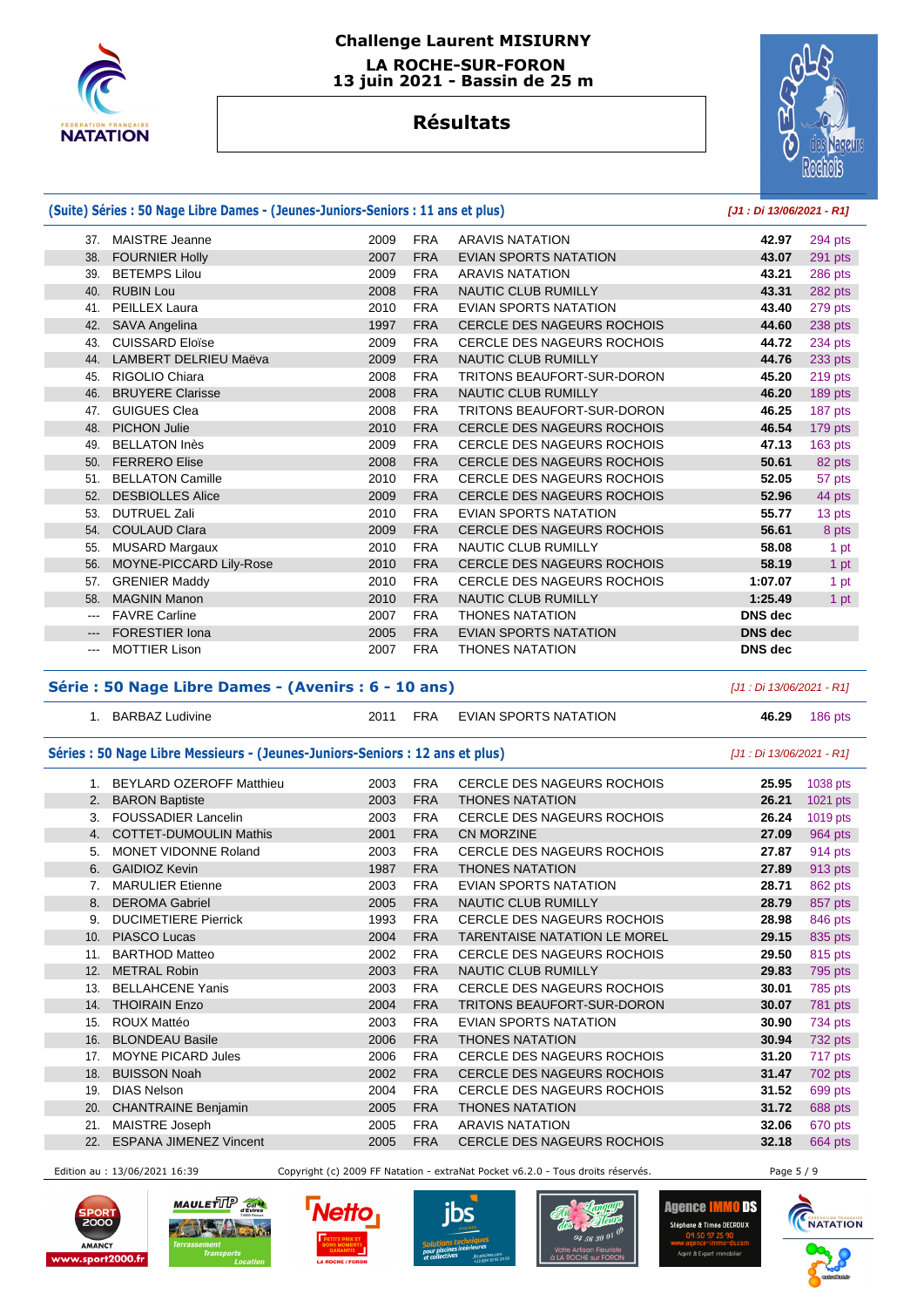

 LA ROCHE-SUR-FORON 13 juin 2021 - Bassin de 25 m

## **Résultats**



#### **(Suite) Séries : 50 Nage Libre Messieurs - (Jeunes-Juniors-Seniors : 12 ans et plus)** [J1 : Di 13/06/2021 - R1]

|        | 23. GOY Noah                | 2003 | <b>FRA</b> | <b>THONES NATATION</b>              | 32.29          | 658 pts        |
|--------|-----------------------------|------|------------|-------------------------------------|----------------|----------------|
| 24.    | <b>PICHON Antonin</b>       | 2007 | <b>FRA</b> | <b>CERCLE DES NAGEURS ROCHOIS</b>   | 32.73          | 635 pts        |
| 25.    | RAZAFIMAHARO Achille        | 2005 | <b>FRA</b> | TARENTAISE NATATION LE MOREL        | 32.76          | 633 pts        |
| 26.    | <b>DAL MOLIN Baptiste</b>   | 2005 | <b>FRA</b> | CERCLE DES NAGEURS ROCHOIS          | 32.79          | 631 pts        |
| 27.    | <b>GIROD Thibault</b>       | 2006 | <b>FRA</b> | NAUTIC CLUB RUMILLY                 | 32.90          | 626 pts        |
| 28.    | <b>GUIGUES Noa</b>          | 2006 | <b>FRA</b> | TRITONS BEAUFORT-SUR-DORON          | 33.08          | 616 pts        |
| 29.    | <b>PICHON Clovis</b>        | 1976 | <b>FRA</b> | CERCLE DES NAGEURS ROCHOIS          | 33.54          | 593 pts        |
| 30.    | <b>GOY Lucas</b>            | 2005 | <b>FRA</b> | <b>THONES NATATION</b>              | 33.90          | 575 pts        |
| 31.    | <b>COULAUD Jules</b>        | 2007 | <b>FRA</b> | CERCLE DES NAGEURS ROCHOIS          | 34.02          | <b>569 pts</b> |
| 32.    | <b>FOURNIER Patrick</b>     | 1960 | <b>FRA</b> | CERCLE DES NAGEURS ROCHOIS          | 34.18          | <b>561 pts</b> |
| 33.    | <b>CHOMAT Leopold</b>       | 2006 | <b>FRA</b> | CERCLE DES NAGEURS ROCHOIS          | 34.83          | 530 pts        |
| 34.    | <b>MOLLIERE Evann</b>       | 2008 | <b>FRA</b> | TRITONS BEAUFORT-SUR-DORON          | 35.23          | <b>511 pts</b> |
| 35.    | <b>CROS Paul</b>            | 2008 | <b>FRA</b> | <b>ARAVIS NATATION</b>              | 35.52          | 497 pts        |
| 36.    | <b>PAILLARDET Sacha</b>     | 2006 | <b>FRA</b> | <b>TARENTAISE NATATION LE MOREL</b> | 35.77          | 486 pts        |
|        | 37. LOWMAN David            | 2008 | <b>FRA</b> | <b>CERCLE DES NAGEURS ROCHOIS</b>   | 36.59          | 449 pts        |
| 38.    | MANCEAU-BARON Bjorn         | 2009 | <b>FRA</b> | <b>THONES NATATION</b>              | 36.81          | 439 pts        |
| 39.    | <b>BUILDER Simmy</b>        | 2009 | <b>GBR</b> | <b>ARAVIS NATATION</b>              | 37.40          | 414 pts        |
| 40.    | <b>TISSOT Esteban</b>       | 2007 | <b>FRA</b> | <b>THONES NATATION</b>              | 37.57          | 407 pts        |
| 41.    | LAVERRIERE Théo             | 2007 | <b>FRA</b> | CERCLE DES NAGEURS ROCHOIS          | 39.59          | 327 pts        |
|        | 42. ELDER Maxwell           | 2009 | <b>GBR</b> | <b>ARAVIS NATATION</b>              | 40.09          | 308 pts        |
| 43.    | <b>FRANCIS Titouan</b>      | 2009 | <b>FRA</b> | <b>CERCLE DES NAGEURS ROCHOIS</b>   | 40.11          | 307 pts        |
| 44.    | <b>THOIRAIN Lilian</b>      | 2008 | <b>FRA</b> | TRITONS BEAUFORT-SUR-DORON          | 40.22          | 303 pts        |
| 45.    | <b>JOSSELIN Victor</b>      | 2008 | <b>FRA</b> | <b>CERCLE DES NAGEURS ROCHOIS</b>   | 40.28          | 301 pts        |
|        | 46. FERRERO Joseph          | 2009 | <b>FRA</b> | CERCLE DES NAGEURS ROCHOIS          | 41.85          | 247 pts        |
|        | 47. MUSARD Hugo             | 2007 | <b>FRA</b> | <b>NAUTIC CLUB RUMILLY</b>          | 42.81          | 217 pts        |
|        | 48. LEVET Hyacinte          | 2009 | <b>FRA</b> | CERCLE DES NAGEURS ROCHOIS          | 43.28          | 203 pts        |
| 49.    | MÉTRAL Alexandre            | 2009 | <b>FRA</b> | <b>CERCLE DES NAGEURS ROCHOIS</b>   | 43.40          | 199 pts        |
|        | 50. BRUGERE Florian         | 2008 | <b>FRA</b> | NAUTIC CLUB RUMILLY                 | 44.11          | 179 pts        |
| 51.    | <b>SCHALBURG Maximilien</b> | 2003 | <b>FRA</b> | <b>EVIAN SPORTS NATATION</b>        | 44.20          | 177 pts        |
|        | 52. AUGUSTIN Eloy           | 2008 | <b>FRA</b> | CERCLE DES NAGEURS ROCHOIS          | 44.27          | 175 pts        |
| 53.    | <b>NICOLESCU Albert</b>     | 2009 | <b>ROU</b> | <b>ARAVIS NATATION</b>              | 44.63          | 165 pts        |
|        | 54. MAGNIN Léo              | 2008 | <b>FRA</b> | NAUTIC CLUB RUMILLY                 | 47.53          | 97 pts         |
| 55.    | <b>MANGIN Léo</b>           | 2008 | <b>FRA</b> | <b>CERCLE DES NAGEURS ROCHOIS</b>   | 48.40          | 80 pts         |
|        | 56. LAFOND Mae              | 2009 | <b>FRA</b> | NAUTIC CLUB RUMILLY                 | 55.61          | 2 pts          |
| $\sim$ | <b>LEMAITRE Thomas</b>      | 2007 | <b>FRA</b> | <b>CERCLE DES NAGEURS ROCHOIS</b>   | <b>DSQ</b>     |                |
| $---$  | <b>NEVEU Eliott</b>         | 2005 | <b>FRA</b> | TARENTAISE NATATION LE MOREL        | <b>DSQ</b>     |                |
|        | --- LE MOULNIER Theophile   | 2005 | <b>FRA</b> | <b>CERCLE DES NAGEURS ROCHOIS</b>   | <b>DNS</b> dec |                |

#### **Série : 50 Nage Libre Messieurs - (Avenirs : 6 - 11 ans)** [J1 : Di 13/06/2021 - R1]

| MUFFAT ES JACQUES Matthias | 2010 | FRA        | CERCLE DES NAGEURS ROCHOIS |       | 42.83 216 pts |
|----------------------------|------|------------|----------------------------|-------|---------------|
| POURRAZ Sven               | 2010 | <b>FRA</b> | CERCLE DES NAGEURS ROCHOIS | 43.59 | $194$ pts     |

#### Séries : 100 Nage Libre Dames - (Jeunes-Juniors-Seniors : 11 ans et plus) [J1 : Di 13/06/2021 - R1]

|    | <b>PILLER Stéphanie</b>  | 2003 | <b>FRA</b> | <b>CERCLE DES NAGEURS ROCHOIS</b> | 1:07.42 | 867 pts |
|----|--------------------------|------|------------|-----------------------------------|---------|---------|
|    | 2. GAILLOT Juliette      | 2001 | <b>FRA</b> | CERCLE DES NAGEURS ROCHOIS        | 1:13.55 | 689 pts |
| 3. | <b>MEILLEUR Pernelle</b> | 2004 | <b>FRA</b> | TRITONS BEAUFORT-SUR-DORON        | 1:14.88 | 653 pts |
| 4. | <b>MENU Lilou</b>        | 2004 | <b>FRA</b> | EVIAN SPORTS NATATION             | 1:15.82 | 628 pts |
| 5. | <b>FOUSSADIER Oriane</b> | 2001 | <b>FRA</b> | <b>CERCLE DES NAGEURS ROCHOIS</b> | 1:15.89 | 626 pts |
| 6. | <b>FRANCIS Léane</b>     | 2006 | <b>FRA</b> | CERCLE DES NAGEURS ROCHOIS        | 1:16.69 | 606 pts |
|    | <b>MURAT Justine</b>     | 2008 | <b>FRA</b> | TRITONS BEAUFORT-SUR-DORON        | 1:17.59 | 583 pts |
| 8. | <b>CORDEAU Lana</b>      | 2004 | <b>FRA</b> | NAUTIC CLUB RUMILLY               | 1:18.07 | 571 pts |
|    |                          |      |            |                                   |         |         |

 **Edition au : 13/06/2021 16:39 Copyright (c) 2009 FF Natation - extraNat Pocket v6.2.0 - Tous droits réservés. Page 6 / 9** 



 $\mathbb{R}^n$ 









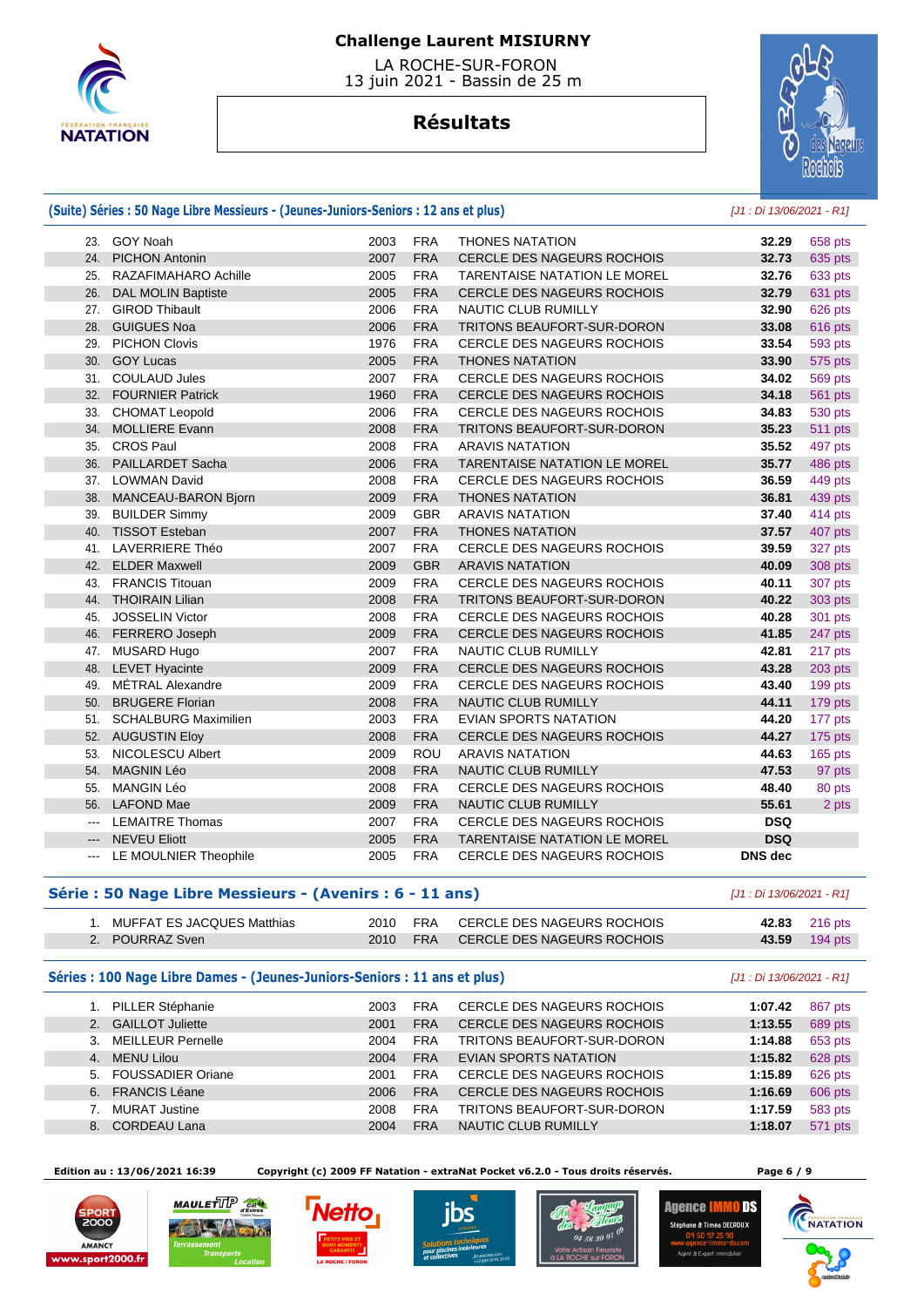

# **Challenge Laurent MISIURNY LA ROCHE-SUR-FORON**

 **13 juin 2021 - Bassin de 25 m** 

# **Résultats**



|                     | (Suite) Séries : 100 Nage Libre Dames - (Jeunes-Juniors-Seniors : 11 ans et plus) | [J1 : Di 13/06/2021 - R1] |            |                                   |                |                |
|---------------------|-----------------------------------------------------------------------------------|---------------------------|------------|-----------------------------------|----------------|----------------|
|                     | 9. OHL Pauline                                                                    | 2004                      | <b>FRA</b> | EVIAN SPORTS NATATION             | 1:18.64        | 557 pts        |
| 10.                 | <b>BADEL Elisa</b>                                                                | 2005                      | <b>FRA</b> | <b>EVIAN SPORTS NATATION</b>      | 1:18.71        | 555 pts        |
|                     | 11. LAMBERT DELRIEU Anaïs                                                         | 2006                      | <b>FRA</b> | NAUTIC CLUB RUMILLY               | 1:18.83        | 552 pts        |
| 12.                 | NEVEU Adèle                                                                       | 2003                      | <b>FRA</b> | TARENTAISE NATATION LE MOREL      | 1:19.19        | 543 pts        |
|                     | 13. VALETTE Meije                                                                 | 2004                      | <b>FRA</b> | <b>THONES NATATION</b>            | 1:19.28        | <b>541 pts</b> |
|                     | 14. THIENNARD Lena                                                                | 2007                      | <b>FRA</b> | <b>ARAVIS NATATION</b>            | 1:19.45        | 537 pts        |
| 15.                 | <b>DUMAS Camille</b>                                                              | 2007                      | <b>FRA</b> | <b>CERCLE DES NAGEURS ROCHOIS</b> | 1:19.72        | 531 pts        |
| 16.                 | <b>CLEMENTS Anna</b>                                                              | 2007                      | <b>FRA</b> | <b>CERCLE DES NAGEURS ROCHOIS</b> | 1:20.96        | 501 pts        |
|                     | 17. MARTIN Claire                                                                 | 1977                      | <b>FRA</b> | <b>CERCLE DES NAGEURS ROCHOIS</b> | 1:23.03        | 454 pts        |
| 18.                 | <b>GAUTHIER Marion</b>                                                            | 2003                      | <b>FRA</b> | EVIAN SPORTS NATATION             | 1:23.27        | 449 pts        |
|                     | 19. GAUCHÉ Charlotte                                                              | 2003                      | <b>FRA</b> | <b>CERCLE DES NAGEURS ROCHOIS</b> | 1:23.28        | 449 pts        |
| 20.                 | <b>MILLET Solène</b>                                                              | 2003                      | <b>FRA</b> | EVIAN SPORTS NATATION             | 1:23.82        | 437 pts        |
|                     | 21. MERMILLOD-BLONDIN Evie                                                        | 2007                      | <b>FRA</b> | <b>THONES NATATION</b>            | 1:24.98        | 412 pts        |
| 21.                 | POURRAZ Anna                                                                      | 2008                      | <b>FRA</b> | <b>CERCLE DES NAGEURS ROCHOIS</b> | 1:24.98        | 412 pts        |
| 23.                 | <b>CHAFFARD Mathilde</b>                                                          | 2010                      | <b>FRA</b> | <b>THONES NATATION</b>            | 1:30.39        | 305 pts        |
|                     | 24. TUPIN Candice                                                                 | 2008                      | <b>FRA</b> | <b>EVIAN SPORTS NATATION</b>      | 1:35.79        | 215 pts        |
| 25.                 | <b>BARTIER Zélie</b>                                                              | 2008                      | <b>FRA</b> | <b>EVIAN SPORTS NATATION</b>      | 1:36.56        | 203 pts        |
| 26.                 | <b>ALPHONSE Yoline</b>                                                            | 2008                      | <b>FRA</b> | <b>CERCLE DES NAGEURS ROCHOIS</b> | 1:37.01        | 197 pts        |
|                     | 27. BRASIER Lisa                                                                  | 2007                      | <b>FRA</b> | <b>CERCLE DES NAGEURS ROCHOIS</b> | 1:37.24        | 194 pts        |
| 28.                 | <b>GIROD Justine</b>                                                              | 2009                      | <b>FRA</b> | NAUTIC CLUB RUMILLY               | 1:38.28        | 179 pts        |
| 29.                 | <b>JUGET Clémence</b>                                                             | 2009                      | <b>FRA</b> | NAUTIC CLUB RUMILLY               | 1:38.34        | 178 pts        |
| 30.                 | <b>VENTER Ella</b>                                                                | 2009                      | <b>FRA</b> | <b>CERCLE DES NAGEURS ROCHOIS</b> | 1:39.85        | 158 pts        |
| 31.                 | <b>GUIGUES Clea</b>                                                               | 2008                      | <b>FRA</b> | TRITONS BEAUFORT-SUR-DORON        | 1:41.49        | 137 pts        |
| 32.                 | <b>MOLLIERE Leane</b>                                                             | 2010                      | <b>FRA</b> | TRITONS BEAUFORT-SUR-DORON        | 1:42.15        | 129 pts        |
|                     | 33. CUISSARD Maëlys                                                               | 2007                      | <b>FRA</b> | <b>CERCLE DES NAGEURS ROCHOIS</b> | 1:43.06        | 118 pts        |
| 34.                 | PEILLEX Laura                                                                     | 2010                      | <b>FRA</b> | <b>EVIAN SPORTS NATATION</b>      | 1:44.03        | 108 pts        |
| 35.                 | <b>CUISSARD Eloïse</b>                                                            | 2009                      | <b>FRA</b> | <b>CERCLE DES NAGEURS ROCHOIS</b> | 1:44.75        | 100 pts        |
| 36.                 | RIGOLIO Chiara                                                                    | 2008                      | <b>FRA</b> | TRITONS BEAUFORT-SUR-DORON        | 1:44.93        | 98 pts         |
|                     | 37. MAISTRE Jeanne                                                                | 2009                      | <b>FRA</b> | <b>ARAVIS NATATION</b>            | 1:45.55        | 92 pts         |
| 38.                 | <b>BELLATON Inès</b>                                                              | 2009                      | <b>FRA</b> | CERCLE DES NAGEURS ROCHOIS        | 1:45.90        | 88 pts         |
|                     | 39. LAMBERT DELRIEU Maëva                                                         | 2009                      | <b>FRA</b> | NAUTIC CLUB RUMILLY               | 1:48.41        | 66 pts         |
| 40.                 | <b>RUBIN Lou</b>                                                                  | 2008                      | <b>FRA</b> | <b>NAUTIC CLUB RUMILLY</b>        | 1:48.68        | 63 pts         |
|                     | 41. BELLATON Camille                                                              | 2010                      | <b>FRA</b> | <b>CERCLE DES NAGEURS ROCHOIS</b> | 1:56.39        | 16 pts         |
| 42.                 | <b>PICHON Julie</b>                                                               | 2010                      | <b>FRA</b> | <b>CERCLE DES NAGEURS ROCHOIS</b> | 1:58.88        | 7 pts          |
| 43.                 | <b>GRENIER Maddy</b>                                                              | 2010                      | <b>FRA</b> | <b>CERCLE DES NAGEURS ROCHOIS</b> | 1:59.71        | 5 pts          |
| 44.                 | <b>DESBIOLLES Alice</b>                                                           | 2009                      | <b>FRA</b> | CERCLE DES NAGEURS ROCHOIS        | 2:09.76        | 1 pt           |
| 45.                 | MOYNE-PICCARD Lily-Rose                                                           | 2010                      | <b>FRA</b> | <b>CERCLE DES NAGEURS ROCHOIS</b> | 2:10.54        | 1 pt           |
| 46.                 | <b>DUTRUEL Zali</b>                                                               | 2010                      | <b>FRA</b> | <b>EVIAN SPORTS NATATION</b>      | 2:12.76        | 1 pt           |
|                     | 47. MUSARD Margaux                                                                | 2010                      | <b>FRA</b> | NAUTIC CLUB RUMILLY               | 2:32.76        | 1 pt           |
| 48.                 | <b>MAGNIN Manon</b>                                                               | 2010                      | <b>FRA</b> | NAUTIC CLUB RUMILLY               | 3:25.43        | 1 pt           |
| $\cdots$            | <b>HOUËL Adèle</b>                                                                | 2007                      | <b>FRA</b> | <b>CERCLE DES NAGEURS ROCHOIS</b> | <b>DSQ</b>     |                |
| $\qquad \qquad - -$ | <b>REFFET Fantine</b>                                                             | 2005                      | <b>FRA</b> | TRITONS BEAUFORT-SUR-DORON        | <b>DSQ</b>     |                |
| $---$               | <b>FORESTIER Iona</b>                                                             | 2005                      | <b>FRA</b> | <b>EVIAN SPORTS NATATION</b>      | <b>DNS</b> dec |                |
| $---$               | <b>MOTTIER Lison</b>                                                              | 2007                      | <b>FRA</b> | <b>THONES NATATION</b>            | <b>DNS</b> dec |                |

#### **Séries : 100 Nage Libre Messieurs - (Jeunes-Juniors-Seniors : 12 ans et plus)** [J1 : Di 13/06/2021 - R1]

|    | <b>BARON Baptiste</b>       | 2003 | <b>FRA</b> | <b>THONES NATATION</b>            | 58.14   | 987 pts |
|----|-----------------------------|------|------------|-----------------------------------|---------|---------|
|    | 2. FOUSSADIER Lancelin      | 2003 | <b>FRA</b> | CERCLE DES NAGEURS ROCHOIS        | 58.50   | 976 pts |
|    | 3. BEYLARD OZEROFF Matthieu | 2003 | <b>FRA</b> | <b>CERCLE DES NAGEURS ROCHOIS</b> | 59.20   | 954 pts |
|    | 4. COTTET-DUMOULIN Mathis   | 2001 | <b>FRA</b> | CN MORZINE                        | 1:00.15 | 925 pts |
|    | 5. MONET VIDONNE Roland     | 2003 | <b>FRA</b> | CERCLE DES NAGEURS ROCHOIS        | 1:04.38 | 801 pts |
| 6. | <b>MARULIER Etienne</b>     | 2003 | <b>FRA</b> | EVIAN SPORTS NATATION             | 1:05.57 | 768 pts |

 **Edition au : 13/06/2021 16:39 Copyright (c) 2009 FF Natation - extraNat Pocket v6.2.0 - Tous droits réservés. Page 7 / 9** 











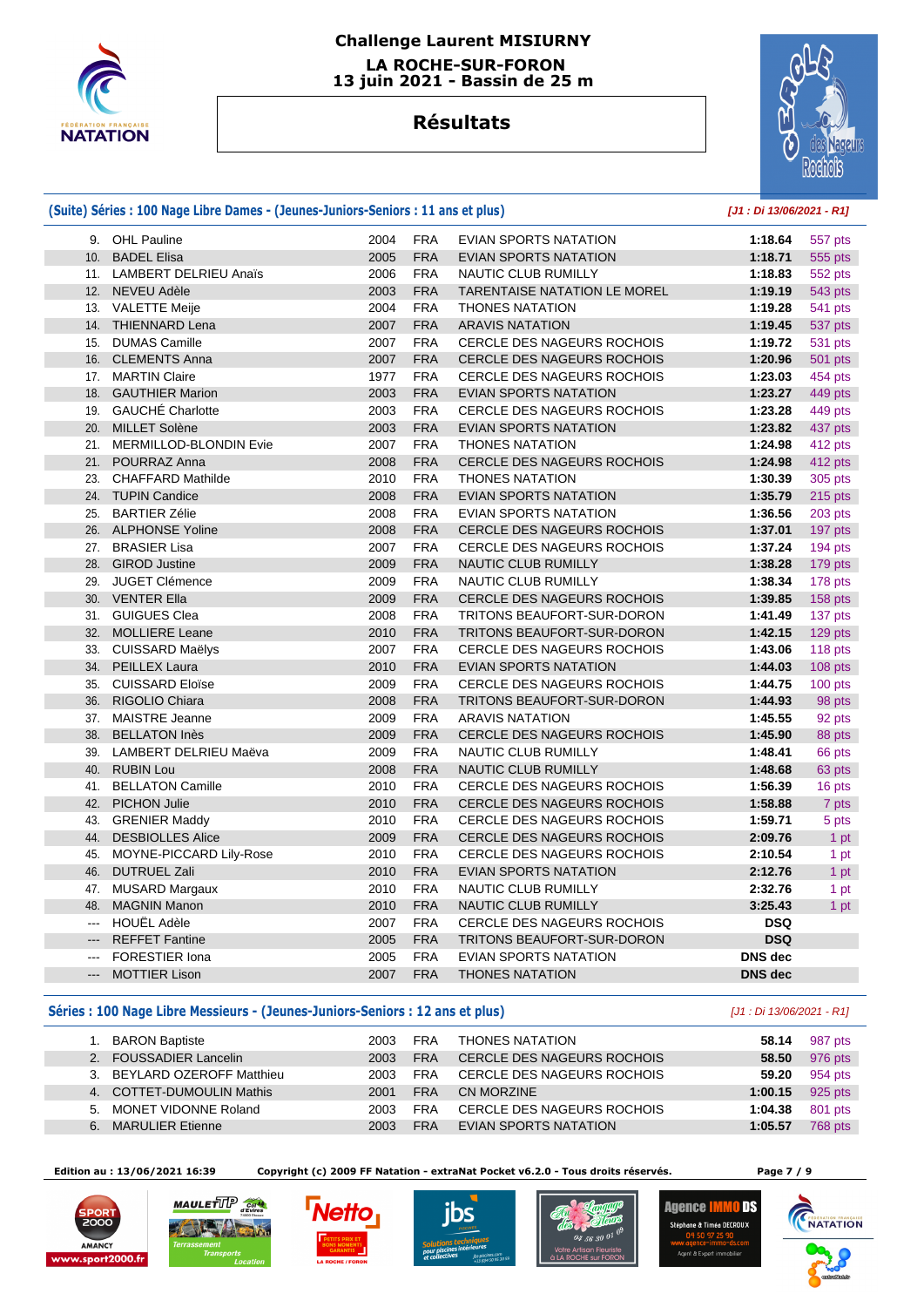

# **Challenge Laurent MISIURNY LA ROCHE-SUR-FORON**

 **13 juin 2021 - Bassin de 25 m** 

# **Résultats**



#### **(Suite) Séries : 100 Nage Libre Messieurs - (Jeunes-Juniors-Seniors : 12 ans et plus) [J1 : Di 13/06/2021 - R1]** 7. BESSON-MAGDELAIN Thomas 1994 FRA ARAVIS NATATION **1:05.60** 767 pts 8. METRAL Robin 2003 FRA NAUTIC CLUB RUMILLY **1:07.46** 716 pts 9. PIASCO Lucas 2004 FRA TARENTAISE NATATION LE MOREL **1:10.37** 641 pts 10. DIAS Nelson 2004 FRA CERCLE DES NAGEURS ROCHOIS **1:10.93** 626 pts 11. DEROMA Gabriel 2005 FRA NAUTIC CLUB RUMILLY **1:10.96** 626 pts 12. MOYNE PICARD Jules 2006 FRA CERCLE DES NAGEURS ROCHOIS **1:13.58** 562 pts 13. GOY Noah 2003 FRA THONES NATATION **1:14.17** 548 pts 14. CHANTRAINE Benjamin 2005 FRA THONES NATATION **1:16.20** 502 pts 15. PICHON Antonin 2007 FRA CERCLE DES NAGEURS ROCHOIS **1:17.23** 479 pts 16. DAL MOLIN Baptiste 2005 FRA CERCLE DES NAGEURS ROCHOIS **1:19.78** 425 pts 17. GIROD Thibault 2006 FRA NAUTIC CLUB RUMILLY **1:20.02** 420 pts 18. RAZAFIMAHARO Achille 2005 FRA TARENTAISE NATATION LE MOREL **1:20.24** 415 pts 19. PAILLARDET Sacha 2006 FRA TARENTAISE NATATION LE MOREL **1:20.59** 408 pts 20. GUIGUES Noa 2006 FRA TRITONS BEAUFORT-SUR-DORON **1:21.08** 398 pts 21. COULAUD Jules 2007 FRA CERCLE DES NAGEURS ROCHOIS **1:21.89** 382 pts 22. GOY Lucas 2005 FRA THONES NATATION **1:22.38** 373 pts 23. MOLLIERE Evann 2008 FRA TRITONS BEAUFORT-SUR-DORON **1:22.78** 365 pts 24. MANCEAU-BARON Bjorn 2009 FRA THONES NATATION **1:23.40** 353 pts 25. LOWMAN David 2008 FRA CERCLE DES NAGEURS ROCHOIS **1:23.90** 344 pts 26. TISSOT Esteban 2007 FRA THONES NATATION **1:29.84** 243 pts 27. ELDER Maxwell 2009 GBR ARAVIS NATATION **1:34.67** 173 pts 28. JOSSELIN Victor 2008 FRA CERCLE DES NAGEURS ROCHOIS **1:35.57** 162 pts 29. LEMAITRE Thomas 2007 FRA CERCLE DES NAGEURS ROCHOIS **1:37.27** 141 pts 30. LAVERRIERE Théo 2007 FRA CERCLE DES NAGEURS ROCHOIS **1:38.39** 128 pts 31. FRANCIS Titouan 2009 FRA CERCLE DES NAGEURS ROCHOIS **1:40.66** 103 pts 32. FERRERO Joseph 2009 FRA CERCLE DES NAGEURS ROCHOIS **1:42.01** 90 pts 33. AUGUSTIN Eloy 2008 FRA CERCLE DES NAGEURS ROCHOIS **1:42.96** 81 pts 34. MUSARD Hugo 2007 FRA NAUTIC CLUB RUMILLY **1:43.99** 72 pts 35. SCHALBURG Maximilien 2003 FRA EVIAN SPORTS NATATION **1:44.83** 65 pts 36. MÉTRAL Alexandre 2009 FRA CERCLE DES NAGEURS ROCHOIS **1:46.73** 51 pts 37. MANGIN Léo 2008 FRA CERCLE DES NAGEURS ROCHOIS **1:50.15** 29 pts 38. BRUGERE Florian 2008 FRA NAUTIC CLUB RUMILLY **1:50.45** 28 pts 39. MAGNIN Léo 2008 FRA NAUTIC CLUB RUMILLY **1:58.02** 2 pts --- LE MOULNIER Theophile 2005 FRA CERCLE DES NAGEURS ROCHOIS **DNS dec**

#### **Séries : 4x50 Nage Libre Mixtes - (Jeunes : 12 - 14 ans)** [J1 : Di 13/06/2021 - R1]

|    | CERCLE DES NAGEURS ROCHOIS    | 2:33.05 | 431 pts   |
|----|-------------------------------|---------|-----------|
| 2. | TRITONS BEAUFORT-SUR-DORON    | 2:37.82 | 381 pts   |
|    | ARAVIS NATATION               | 2:45.74 | 304 pts   |
|    | 4. CERCLE DES NAGEURS ROCHOIS | 2:47.80 | 286 pts   |
|    | 5. CERCLE DES NAGEURS ROCHOIS | 3:00.31 | $186$ pts |
| 6. | NAUTIC CLUB RUMILLY           | 3:08.95 | $129$ pts |
|    | NAUTIC CLUB RUMILLY           | 3:17.98 | 81 pts    |

#### **Séries : 4x50 Nage Libre Mixtes - (Avenirs-Jeunes : 6 - 14 ans)** [J1 : Di 13/06/2021 - R1]

|                | CERCLE DES NAGEURS ROCHOIS    | 2:33.05 | 431 pts |
|----------------|-------------------------------|---------|---------|
| 2 <sub>1</sub> | TRITONS BEAUFORT-SUR-DORON    | 2:37.82 | 381 pts |
|                | 3. ARAVIS NATATION            | 2:45.74 | 304 pts |
| 4.             | CERCLE DES NAGEURS ROCHOIS    | 2:47.80 | 286 pts |
|                | 5. CERCLE DES NAGEURS ROCHOIS | 3:00.31 | 186 pts |
| 6.             | NAUTIC CLUB RUMILLY           | 3:08.95 | 129 pts |
|                | NAUTIC CLUB RUMILLY           | 3:17.98 | 81 pts  |
|                |                               |         |         |

Edition au : 13/06/2021 16:39 Copyright (c) 2009 FF Natation - extraNat Pocket v6.2.0 - Tous droits réservés. Page 8 / 9











Agence <mark>IMMO DS</mark> Stéphane & Timéa DECROU>